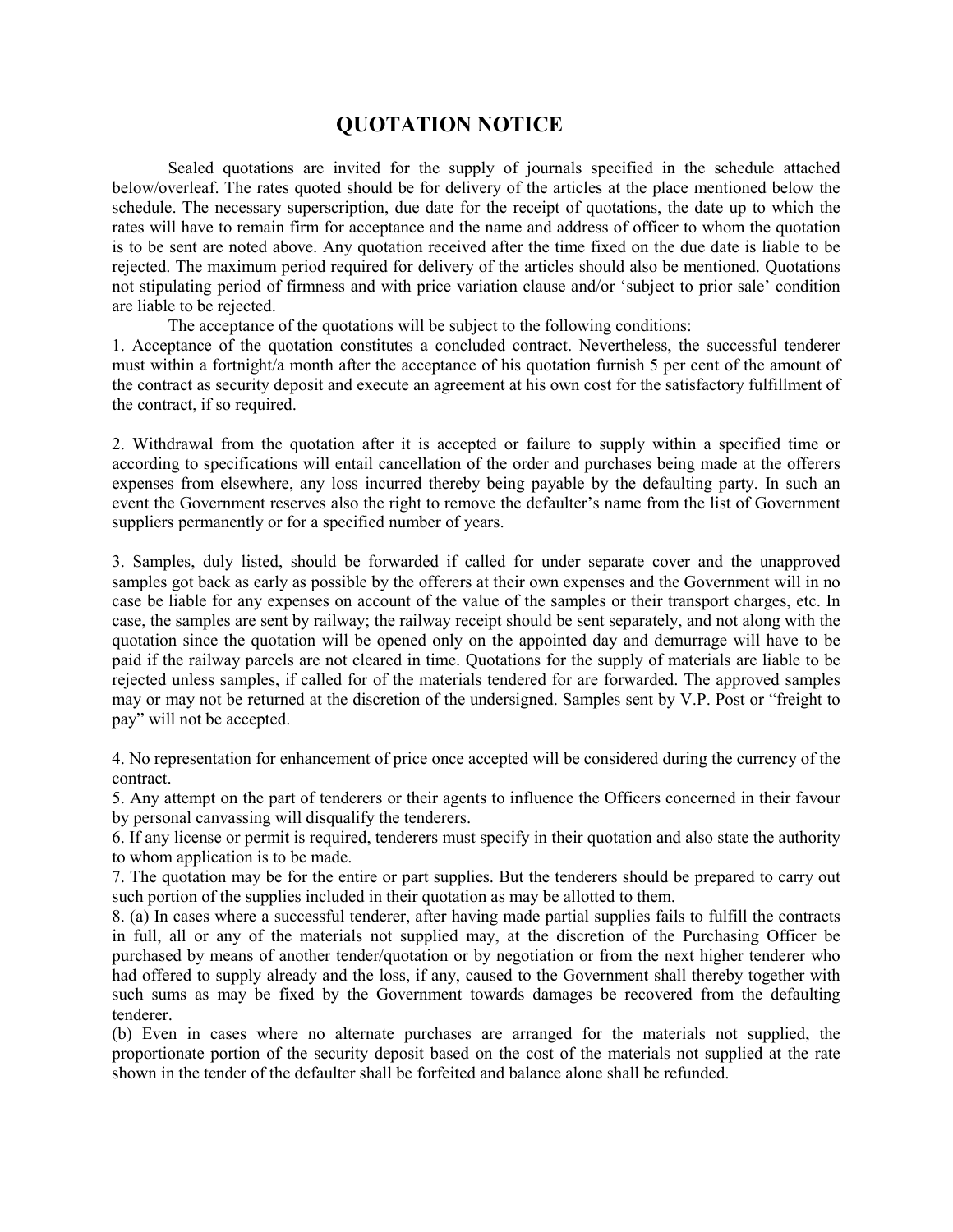(c) Any sum of money due and payable to the contractor (including Security Deposit returnable to him) under this contract may be appropriated by the Purchasing Officer or Government or any other person authorized by Government and set-off against any claim of the Purchasing Officer or Government for the payment of a sum of money arising out of or under any other contract made by the contractor with the Purchasing Officer or Government or any other person authorized by Government.

9. The prices quoted should be inclusive of all taxes, duties, cesses, etc., which are or may become payable by the contractor under existing or future laws or rules of the country of origin/supply or delivery during the course of execution of the contract. 10. (a) Ordinarily payments will be made only after the supplies are actually verified and taken to stock but in exceptional cases, payments against satisfactory shipping documents including certificates of Insurance will be made up to 90 per cent of the value of the materials at the discretion of Government. Bank charges incurred in connection with payment against documents through bank will be to the account of the contractor. The firms will produce stamped prereceipted invoices in all cases where payments (advance/final) for release of railway receipts/shipping documents are made through Banks. In exceptional cases where the stamped receipts of the firms are not received for the payments (in advance) the unstamped receipt of the Bank (i.e. counterfoils of pay-in-slips issued by the Bank) alone may be accepted as a valid poor for the payment made.

(b) The tenderers shall quote also the percentage of rebate (discount) offered by them in case the payment is made promptly within fifteen days/within one month of taking delivery of stores.

11. Any sum of money due and payable to the successful tenderer or contractor from Government shall be adjusted against any sum of money due to Government from him under any other contracts.

12. Special conditions, if any, printed on the quotation sheets of the tenderer or attached with the tender will not be applicable to the contract unless they are expressly accepted in writing by the purchases.

| Quotation No.                                                                                                 | S3/5261/2022/GMCK                                       |  |
|---------------------------------------------------------------------------------------------------------------|---------------------------------------------------------|--|
| Due date and time for receipt of quotations                                                                   | $19 - 07 - 2022$ , 12 pm                                |  |
| Date and time for opening of quotations                                                                       | 19-07-2022,3 pm                                         |  |
| Date up to which the rates are to remain firm for<br>acceptance                                               | 30-09-2022                                              |  |
| Designation and address of officer to whom the<br>quotation is to be addressed                                | Principal , Govt. medical College Kannur,<br>Pariyaram. |  |
| <b>Superscription: Quotation for the Purchase of</b><br>journals, Govt Medical College, Kannur. List attached |                                                         |  |

## **Specifications**

 **Available discount, maximum time required to supply the books, list of publishers represented by you, Mode of supply and freight charges are also to be furnished with quotation.** 

Place: Kannur Date: 15 /06/2022

Sd/- **Principal.**

Copy to :1. Notice Board 2. Individual enquiry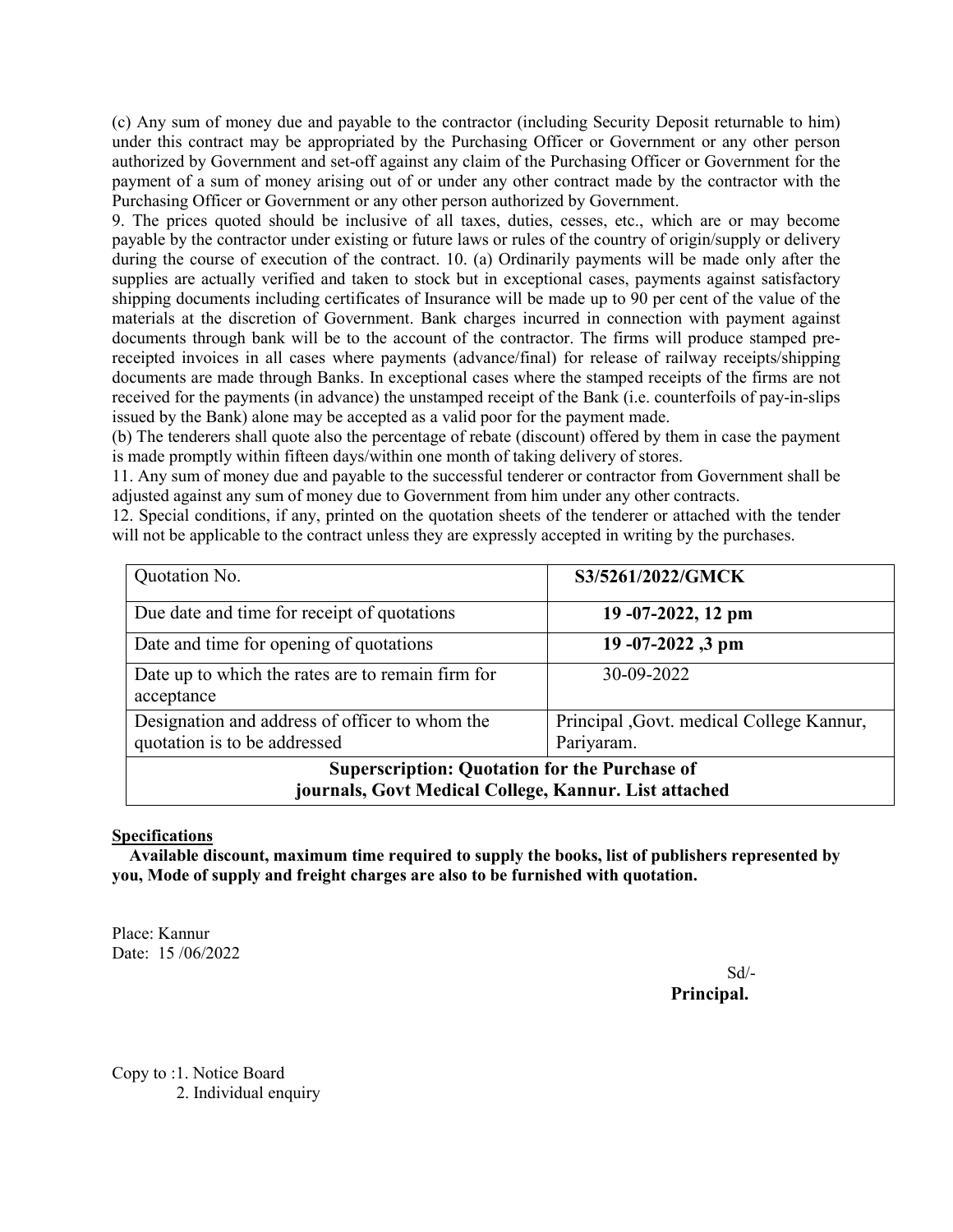| SL.<br><b>NO</b> | <b>NAME OF ITEMS</b>                          | <b>QUANTITY</b> |
|------------------|-----------------------------------------------|-----------------|
|                  | <b>ANAESTHESIA</b>                            |                 |
| $\mathbf{1}$     | Indian Journal of Anaesthesia                 | 1               |
| $\overline{2}$   | <b>BJA</b>                                    |                 |
|                  | <b>ANATOMY</b>                                |                 |
| 3                | Journal of Anatomical Society of India        | 1               |
|                  | <b>BIOCHEMISTRY</b>                           |                 |
| 4                | Indian Journal of Medical Biochemistry        |                 |
| 5                | Indian Journal of Clinical Biochemistry       |                 |
| 6                | Indian Journal of Endocrinologyand Metabolism |                 |
|                  | <b>CARDIAC ANAESTHESIA</b>                    |                 |
| $\overline{7}$   | Annals of Cardiac Anaesthesia                 | 1               |
|                  | <b>CARDIOLOGY</b>                             |                 |
| 8                | Circulation                                   | 1               |
| 9                | Annals of Thaoracic Surgery                   |                 |
|                  | <b>COMMUNITY MEDICINE</b>                     |                 |
| 10               | American Journal of Public Health             |                 |
| 11               | American Journal of Epidemiology              | 1               |
|                  | <b>DERMATOLOGY</b>                            |                 |
| 12               | <b>JAMA</b> Dermatology                       | 1               |
| 13               | <b>IJDVL</b>                                  |                 |
|                  | <b>EMERGENCY MEDICINE</b>                     |                 |
| 14               | <b>Emergency Medicine Clinics</b>             | 1               |
| 15               | Indian Journal of Critical Care Medicine      | 1               |
|                  | <b>ENT</b>                                    |                 |
| 16               | The Laryngoscope                              | 1               |
| 17               | Indian Journal of Otology                     | 1               |
|                  | <b>GENERAL MEDICINE</b>                       |                 |
| 18               | Annals of Internal Medicine                   | 1               |
| 19               | The Lancet                                    |                 |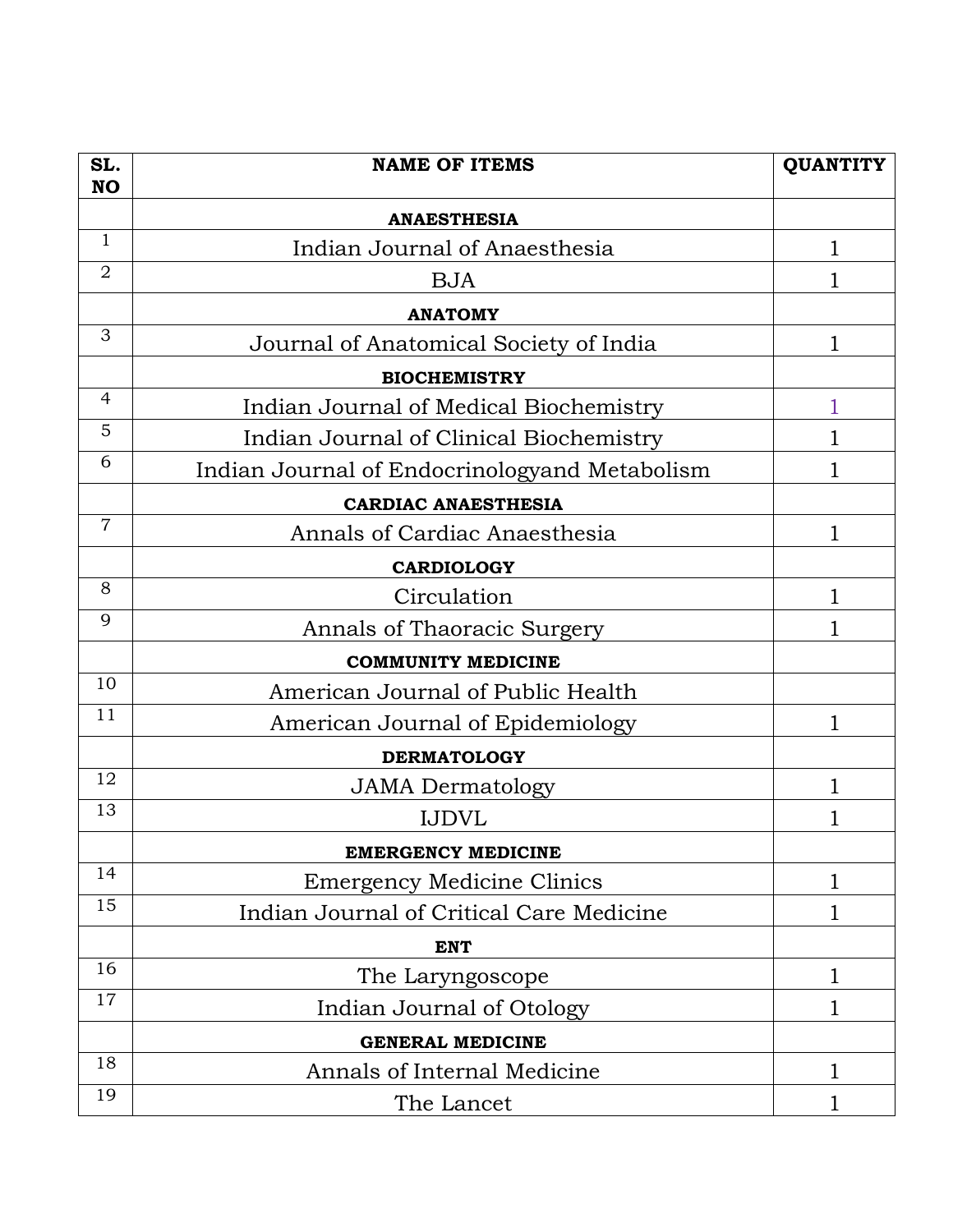|    | <b>GYNAECOLOGY</b>                                  |   |  |
|----|-----------------------------------------------------|---|--|
| 20 | BJOG (British Journal of Obstetrics & Gynaecology   | 1 |  |
| 21 | The Journal of Obstetrics& Gynaecology of India     |   |  |
|    | <b>MICROBIOLOGY</b>                                 |   |  |
| 22 | Indian Journal of Medical Microbiology              | 1 |  |
| 23 | Clinical Microbiological Reviews                    |   |  |
|    | <b>ORTHOPAEDICS</b>                                 |   |  |
| 24 | <b>JBJS</b>                                         | 1 |  |
| 25 | Indian Journal Orthopaedics                         | 1 |  |
|    | <b>PATHOLOGY</b>                                    |   |  |
| 26 | Acta Cytology                                       | 1 |  |
| 27 | American Journal of Clinical Pathology              | 1 |  |
|    | <b>PEDIATRICS</b>                                   |   |  |
| 28 | Pediatrics Clinics of North America (PCNA)          | 1 |  |
| 29 | Indian Journal of Pediatrics (IJP)                  | 1 |  |
|    | <b>PHARMACOLOGY</b>                                 |   |  |
| 30 | Indian Journal of Pharmacology                      | 1 |  |
|    | <b>PHYSIOLOGY</b>                                   |   |  |
| 31 | Indian Journal of Physiology and Pharmacology IJPP  | 1 |  |
| 32 | Indian Journal of Clinical Anatomy and Physiology   | 1 |  |
| 33 | Indian Journal of Medical Research                  |   |  |
|    | <b>PSYCHIATRY</b>                                   |   |  |
| 34 | American Journal of Psychiatry                      | 1 |  |
|    | <b>RADIOLOGY</b>                                    |   |  |
| 35 | Seminars in Roentgenology                           | 1 |  |
| 36 | Radiological Clinics of North America               | 1 |  |
| 37 | Indian Journal of Radiology Imaging                 | 1 |  |
|    | <b>RESPIRATORY MEDICINE</b>                         |   |  |
| 38 | Clinics in Chest Medicine                           | 1 |  |
| 39 | Lung India                                          | 1 |  |
| 40 | Indian Journal of Chest Diseases and Allied Science |   |  |